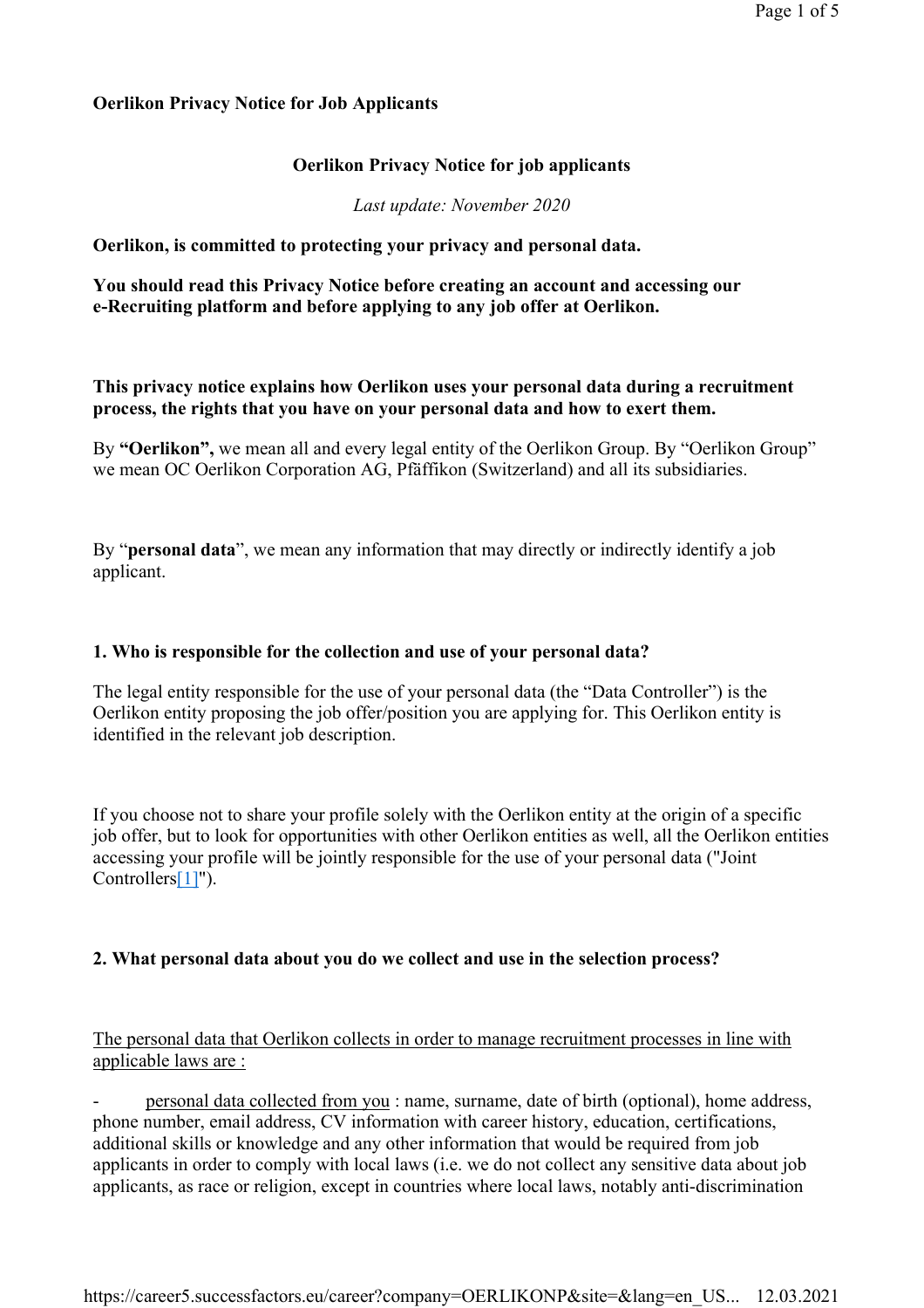laws, so require), or that candidates deem relevant to provide us with, in order to better asses their professional skills.

personal data that we collect from other sources: as when:

o external recruitment agencies or temp agencies provide us with your CV

o we consult your professional profile as available on professional social media only as Linkedin or Xing; or

o we perform any due diligence legally required in the country where the Oerlikon entity at the origin of a job offer, is located.

o the recruitment team of the Oerlikon entity you are applying to may decide, with your prior consent, to contact your previous employer.

## **3. What is the legal basis for collecting and processing such data?**

Oerlikon collects personal data relating to job applicants on the basis of:

the necessity to comply with laws and regulations applicable to the Oerlikon entity at the origin of a job opportunity and recruitment process;

- the legitimate interest to assess and select appropriate job applicants for a specific job;

the necessity to negotiate with the selected candidate, the terms of a job offer and employment contract;

the right to defend its rights before a court where necessary.

We leverage on your prior consent to keep your personal data in our job applicants pool during 2 years , for sharing it within the Oerlikon group or for contacting your former employer.

#### **4. Why do we collect and use personal data about you?**

We collect and use your personal data to assess and select job applicants in line with applicable laws, our Code of conduct as well as our policies and business needs.

#### **5. For how long do we store your personal data?**

#### If your application is successful:

your personal data will be kept in our HR systems for the duration of your employment relationship and will then be archived only for legal purposes for the applicable statute of limitation period.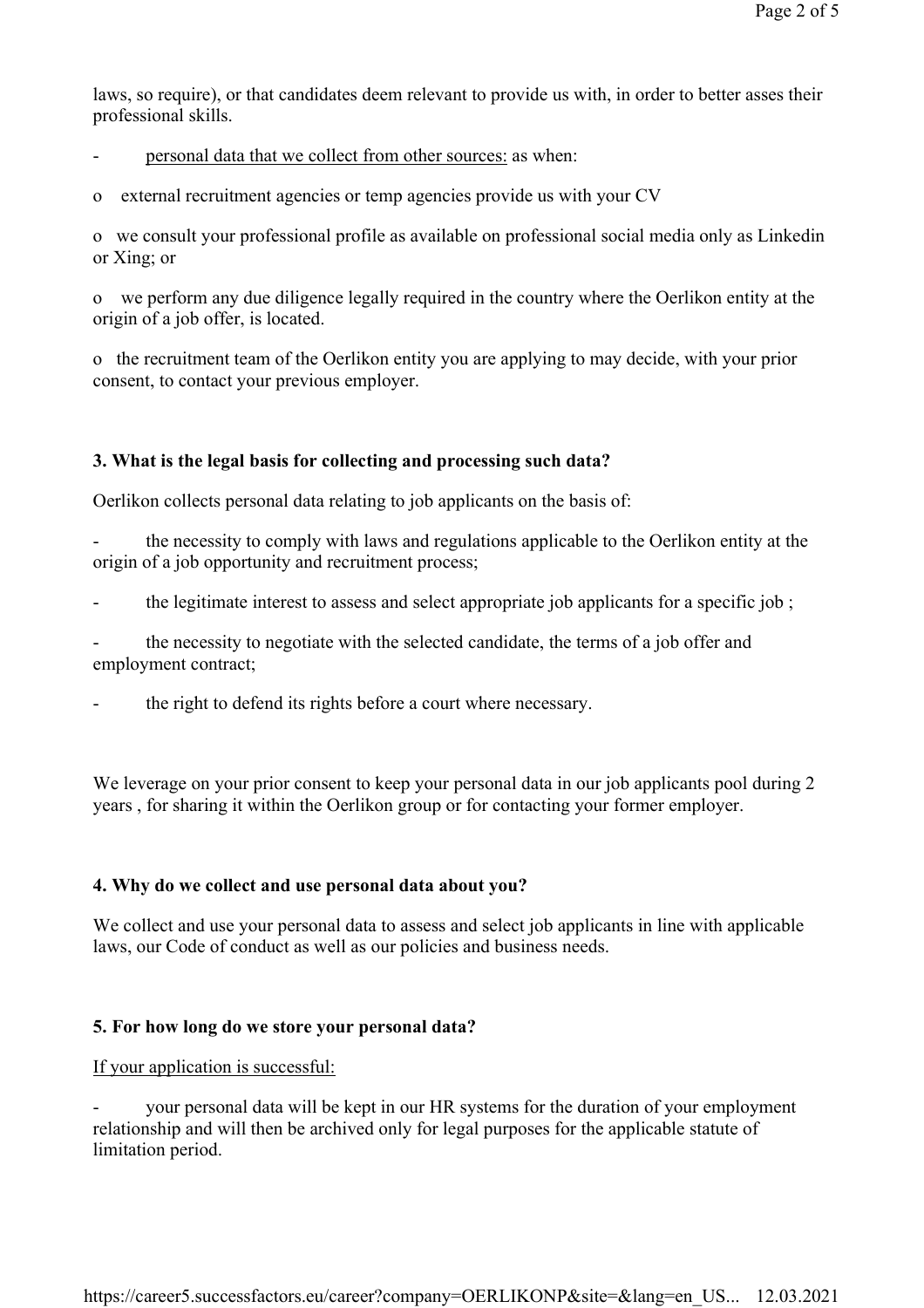## If your application is not successful:

any original document provided, copies of passport/ID cards or official documents issued by public authorities, will be immediately returned to the applicant;

the CV, application and any tests will be archived by Oerlikon for the statute of limitation applicable in the country of the Oerlikon entity you are applying to. It will be archived for legal reasons only, in order to answer your questions, respond to a complaint, defend our rights before a court in case of a litigation. For example our Oerlikon entities in the:

o EU/EEA, Switzerland, Latin America (except Mexico), APAC (except China and Hong Kong): will archive job applicants' data for a maximum period of 6 months;

o US, Mexico: will archive job applicants' data during 1 year;

o Hong Kong:will archive job applicants' data for2 years;

with your prior consent: we will keep your personal data (identification data, CV and application) in our "job applicant pool", for future job opportunities, for a maximum period of 2 years;

please note that you will be able to delete your profile from our active" job applicants pool" at any time, by logging into your candidate profile and selecting the "Delete Profile" option in the section "My Profile". For off line recruitment processes, you will otherwise be able to request the deletion of your profile at any time to the HR person mentioned as the point of contact for the job offer you responded to.

# **6. Who has access to your personal data?**

Your personal data will be accessed only by Oerlikon employees involved in the recruitment process:

- HR department of the Oerlikon entity/entities you are applying to;
- Hiring managers within the recruiting Oerlikon entity/entities;
- Works council where applicable;
- Oerlikon entities and external suppliers providing IT services including data storage;

- Our central or local compliance and legal teams in case of a litigation or verification required by local law or regulator;

Providers of HR and recruitment services.

# **7. In which country the e-Recruiting platform is stored?**

Our data center and backup systems are located in Europe.

# **8. What are your rights on your personal data collected through our e-Recruiting platform?**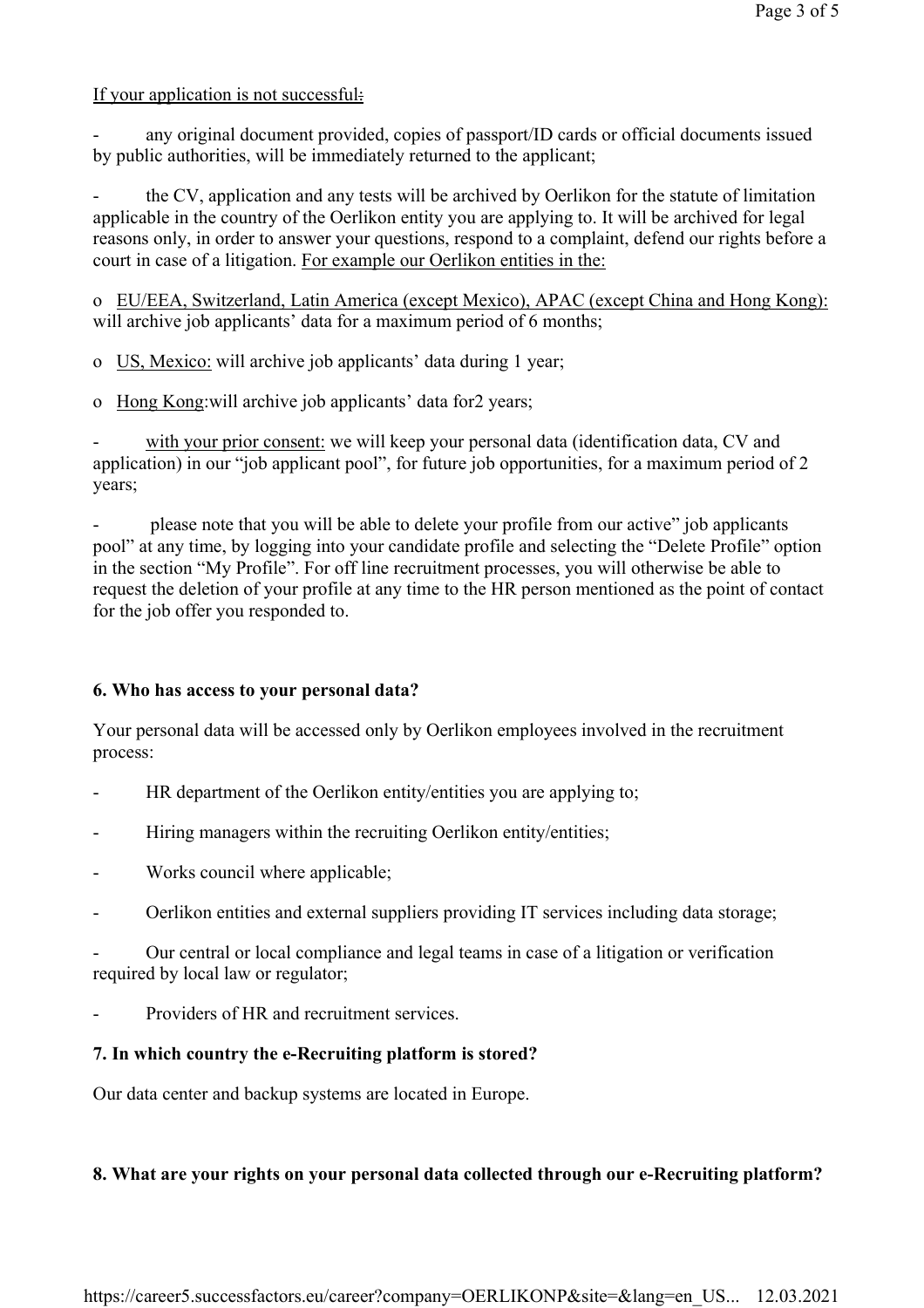## You have the rights to request:

information about what personal data is collected about you, how it is used and obtain a copy of it

the correction or deletion of your personal data if it is incomplete or incorrect;

a restriction of use of your personal data or object to the use of your personal data and require Oerlikon to not further store and use your personal data where you have a legitimate reason for doing so. If you object, we will no longer process your personal data unless we can prove compelling legitimate reasons for the processing, which outweigh your interests, rights and freedoms, or if we need to keep storing or using your personal data to comply with applicable laws or exercise or defend our rights before a court or regulator;

- the withdrawal of any consent given for a certain use of your personal data (e.g. keeping your profile during 2 years after your initial application). Such withdrawal will apply for the future only but not retroactively.

a human review of any decision that would be made exclusively through an automated processing (e.g. algorithms), you also have the right to challenge the results of such automated processing and require explanations. For the avoidance of doubts, at Oerlikon, every recruitment process is conducted by a recruitment team composed of the Human Resources team members of the Oerlikon entity at the origin of the recruitment process and the concerned hiring manager(s), in compliance with our Code of Conduct and applicable employment laws;

To lodge a complaint with the competent data protection authority in the country where the Oerlikon Entity/entities at the origin of the job opportunity you applied for is located (its name and address is mentioned in the job offer).

Job applicants using the e-Recruiting tool can always amend or delete their profile online through their own account. For any request concerning the recruitment and whether your application has been accepted or not and why, you can contact the person responsible for the recruitment indicated in the concerned job offer.

For any other request or concern concerning the use of your personal data by any Oerlikon entity, you contact the relevant Data Protection Officer (please refer to part II of this Privacy Notice for the contact details of our Data Protection Officers).

When you write to the Data Protection Officer, please specify: your name, surname, a valid email address, the concerned job offer you responded to, the nature of your request/concern and the scope of personal data covered by your request.